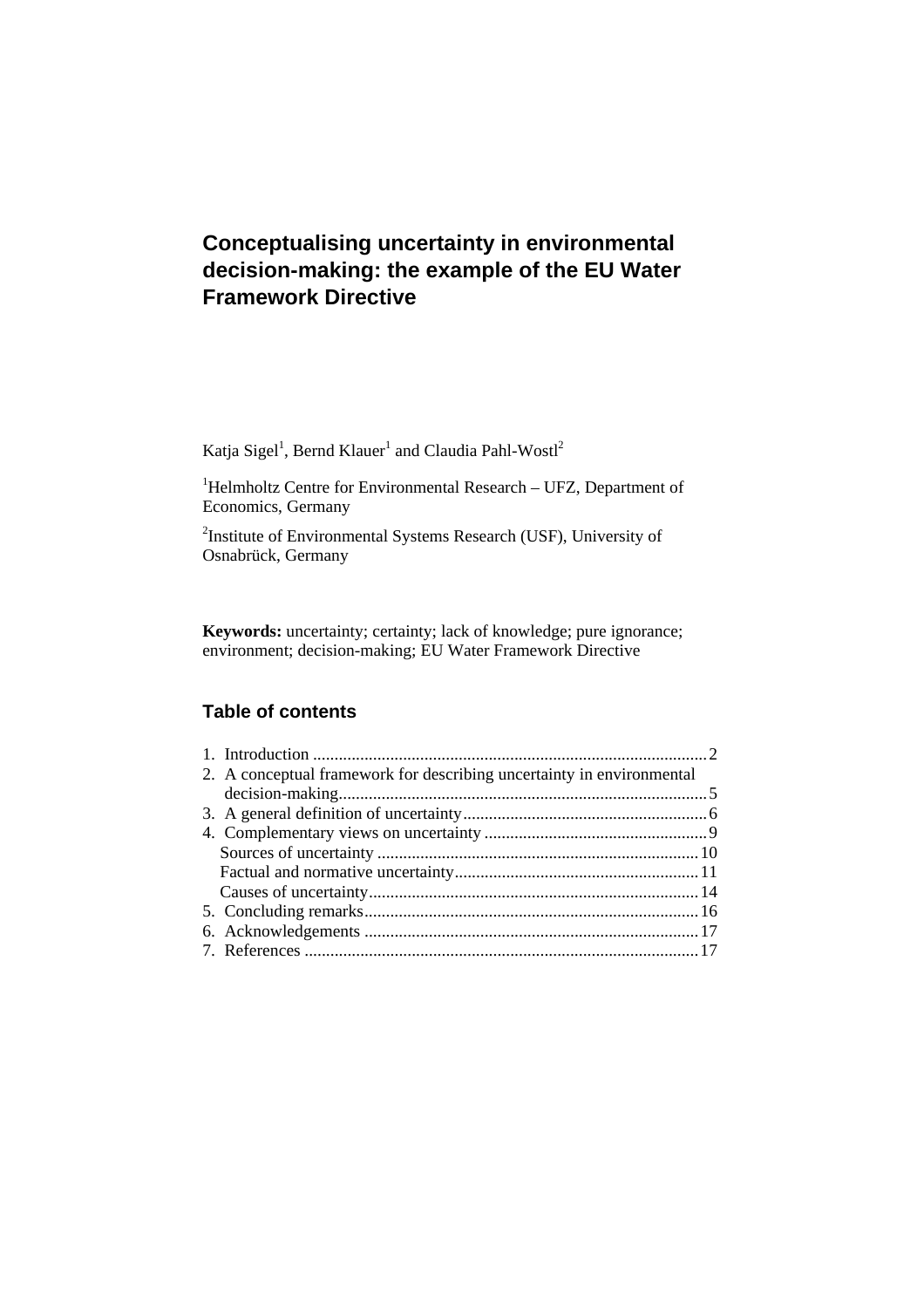## **1. Introduction**

In our daily life we often have to act and decide under uncertainty – this holds for our private life as well as for our public life. For example we have to take a decision even if we are in doubt as to what goal to pursue or what actions to take in order to achieve this goal. Often, the consequences of particular actions are ambiguous and can only be described vaguely. In general, uncertainty makes it difficult to take good and reasonable decisions.

In the context of environmental decision-making the problem of uncertainty recently receives a lot of attention – from the part of science as well as from the part of politics and administration. On quite different ways it is pointed out that uncertainty needs to be dealt with when developing solutions for environmental problems (e.g. Faber et al. 1992; Handmer et al. 2001; Harremoes 2003; Morgan and Henrion 1990; Pahl-Wostl 2002, 2007). This can be observed very well within the present discussion about climate change and possible consequences for water management where a long-term and global perspective is crucial (BMU 2007; Pahl-Wostl et al. 2006). Climate change and the need for adaptation should for example be taken into account in the planning of large-scale infrastructure such as reservoirs. Changes in precipitation patterns and their influence on water supply and agriculture may have repercussions of global dimensions. But also less severe environmental problems require some awareness about uncertainty if they shall be solved in a sustainable way.

Why is dealing with environmental problems strongly affected by uncertainty? One reason is that environmental problems often are regarded as *complex* because they comprise a lot of dynamic processes and interactions. Non-linear feedback processes lead to threshold effects and surprises. Complexity makes it difficult to describe such problems precisely and forecast the effect of potential solutions. Further, finding solutions for environmental problems requires a large amount of *knowledge* and *information* to provide a sound base for decision making but often not all of the required knowledge is available. Often the knowledge is unsystematic, fragmentary and therefore not clear (cf. Faber and Manstetten 2003, p. 23). It is also typical for environmental problems that the knowledge is spread over different scientific disciplines from natural sciences to social sciences and cannot be merged easily. Also the communication between scientists and practitioners often poses problems. All these issues contribute to the fact that in environmental decision-making uncertainty plays an important role.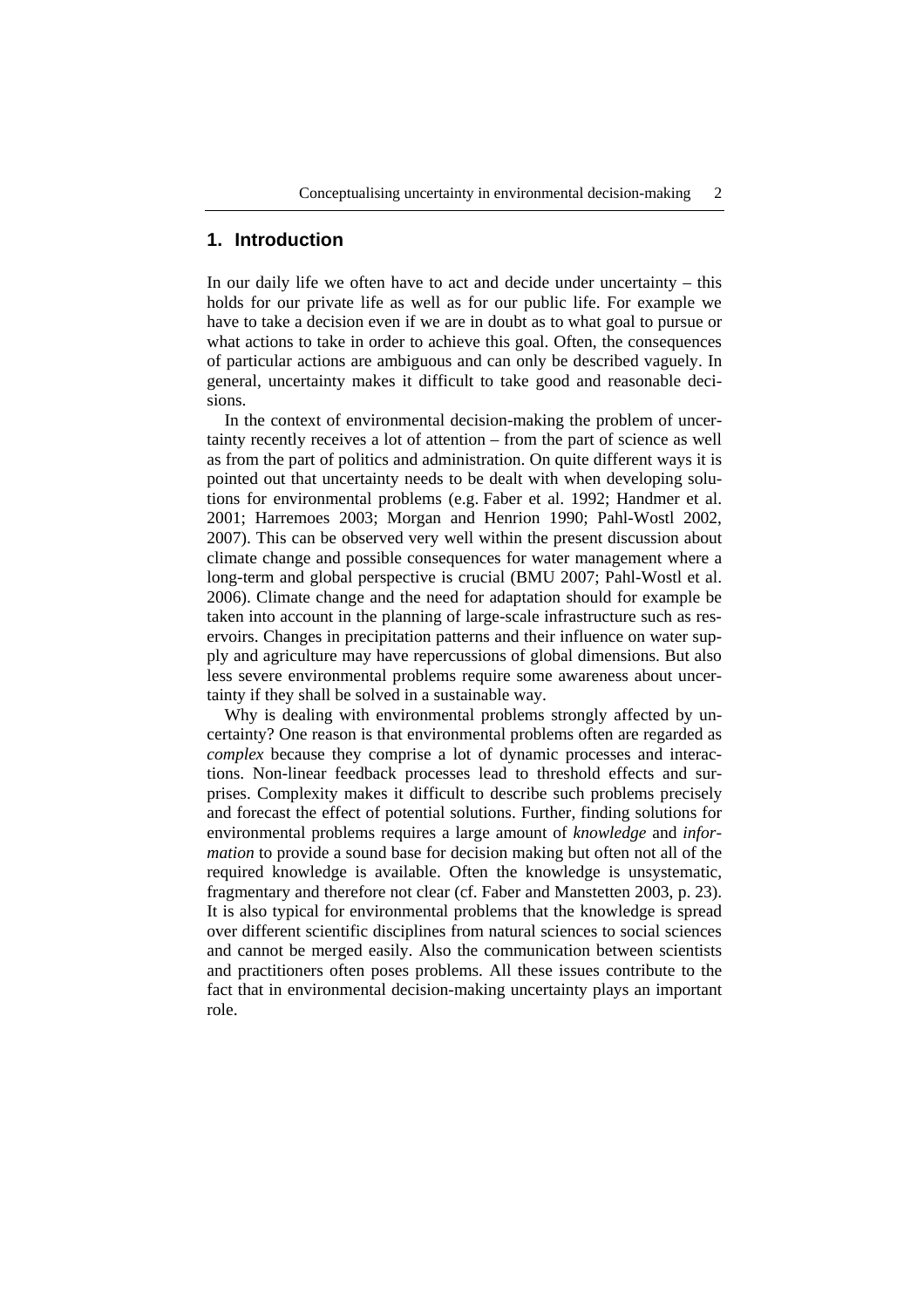In this paper the problem of dealing with uncertainty in environmental decision-making is explored using the concrete example of the European Water Framework Directive (WFD). The WFD is a legislative framework designed to protect and improve the quality of all water resources in the European Union. It was published and entered into force in December 2000. The central environmental objective of the WFD is to achieve a socalled 'good status' of all European coastal and surface waters as well as of groundwater by 2015. The good status is defined by the WFD (Art. 4 and Annex V WFD) as a minor deviation of a natural, undisturbed water status. Parameters for assessing the status of water (depending of the type of waters) include the concentration of certain substances, physicochemical parameters like temperature and pH-value, surface water morphology and structure as well as particularly biological parameters like the abundance of certain fish, macrophytes, and phytobenthos. Only in a few exemptions less stringent environmental objectives (Art. 4(5) WFD) or extensions of deadlines (Art. 4 (4) WFD) could be justified. For artificial and heavily modified water bodies like canals or drinking water dams the environmental objectives of a good status (particularly with respect to the ecological parameters) are also modified (Art. 4 (3) WFD).

On the basis of an assessment of the status quo of the water bodies in 2004 and of the results of water monitoring, the competent authorities are obliged to establish for each river basin district in Europe a management plan including a programme of measures until 2009 where it is described which measures will be taken by the EU Member States in order to reach the good status and the other environmental objectives of the WFD. The authorities' task is to select the appropriate measures necessary for improving the water status. Thereby they are asked to take into account the cost-effectiveness of the selected combinations of measures.

The implementation of the WFD implies a big challenge for the respective competent authorities. The selection of measures requires information about the current status of the waters, the causes of failing the good status, the potential measures for improving the status, the effects of these measures on the status, their costs as well as their side effects and their difficulties in implementing them (Klauer et al. in press). In many cases the authorities do not have a comprehensive knowledge basis for the decisions necessary to implement the WFD – hence, they have to act and decide under uncertainty.

Take, for instance, the description of the status of all water bodies that all member states must have carried out according to Annex II WFD until December 2004. This not only involves uncertainties in measurements of environmental variables but also uncertainties in assessing the sources of pressures (Annex II 1.4 WFD) as well as the uncertainties regarding the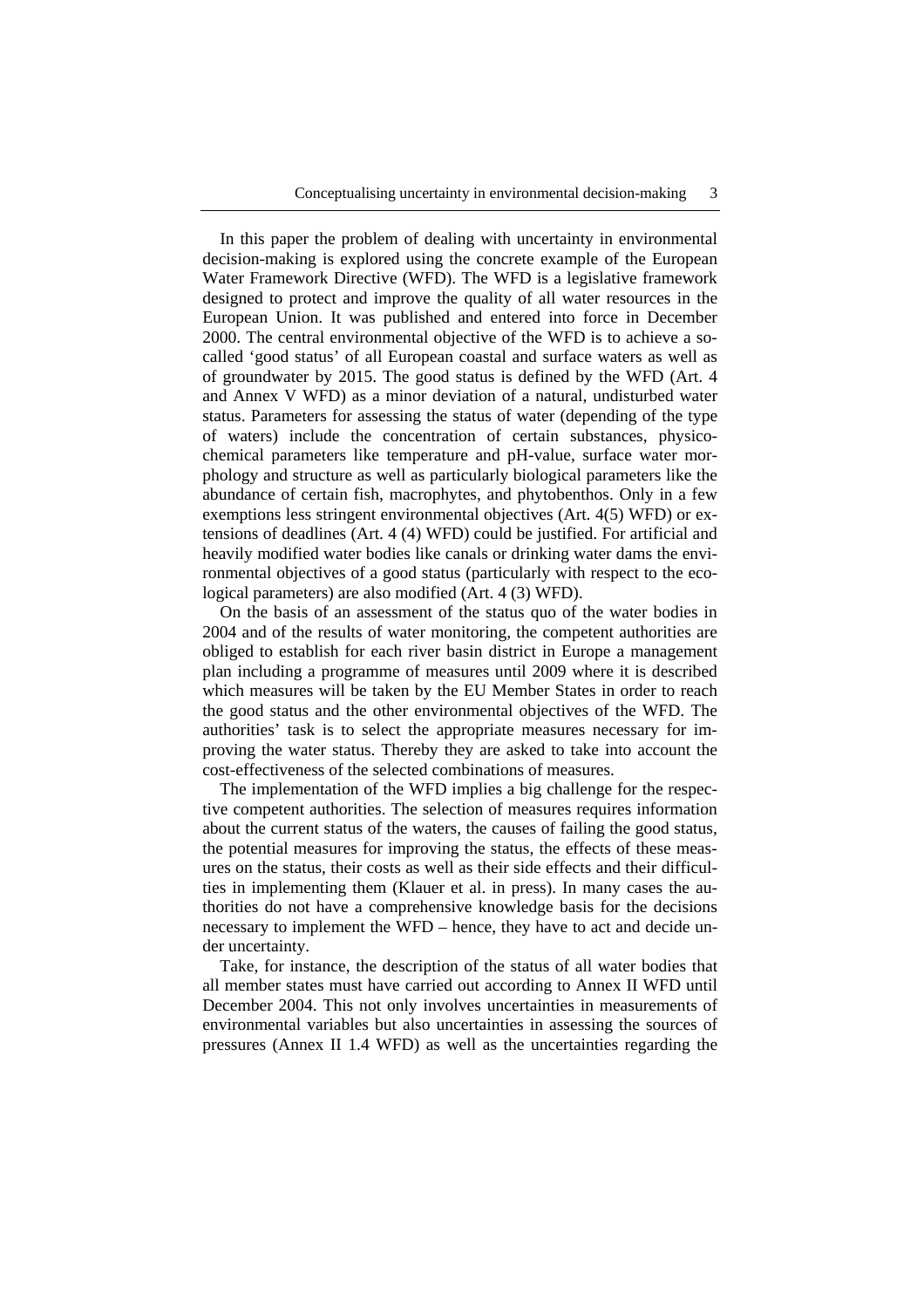probability that water bodies will not reach good status. Or take the requirement to decide which particular water bodies with intensive human activities will be exempt from the overall goal to reach 'good' status and thus only need to reach less stringent environmental goals (Art. 4(5) WFD). Often, information concerning the properties of these water bodies and their deterioration by human activities is lacking; furthermore, of what level should the less stringent goals be? Or take, finally, the measures that will be decided upon to reach the goals of the directive. Mostly, their effectiveness can only be guessed – for reasons of scientific nature but also concerning the willingness of the addressees to comply with the rules. These are decisions under uncertainty in the implementation of the WFD.

Obviously, uncertainty can negatively affect the achievement of the WFD`s goals. Uncertainty in the implementation of the WFD is also relevant given that the decisions of the competent authorities are public decisions. In order for public decisions to be transparent and open to scrutiny and possible criticism, uncertainty needs to be clearly spelt out and reported during the decision-making process.

This contribution is based on the results of a study that takes the implementation of the WFD as an example for investigating the problem of environmental decision-making under uncertainty (Sigel in press). Based on the assumption that a deep understanding of uncertainty is a precondition for developing strategies for dealing with uncertainty, the specific objective of the study is to develop a conceptual framework to describe uncertainty in the implementation of the WFD in a systematic and differentiated way. Such a systematic approach is largely lacking in the analysis of the implementation of the WFD but also more generally in the analysis of the implementation of other environmental policies. The approach developed adopts the perspective of the major decision making authority. The development of the framework is based on a broad literature study and two empirical studies: (i) A text analysis of the WFD as well as three 'guidance documents', which are part of the common implementation strategy (CIS) for the WFD, namely 'Guidance for the analysis of pressures and impacts' (Impress 2003), 'Economics and the environment' (Wateco 2003) and 'Guidance on the planning process' (Proclan 2003). (ii) Expert interviews with representatives from German water management authorities that have the responsibility to implement the WFD. In both empirical studies the leading questions are (i) what do the experts understand by the term 'uncertainty' and (ii) how do they deal with uncertainty. The empirical studies were considered essential to establish a close relationship to reality and to illustrate the conceptual framework of uncertainty by means of examples from the WFD.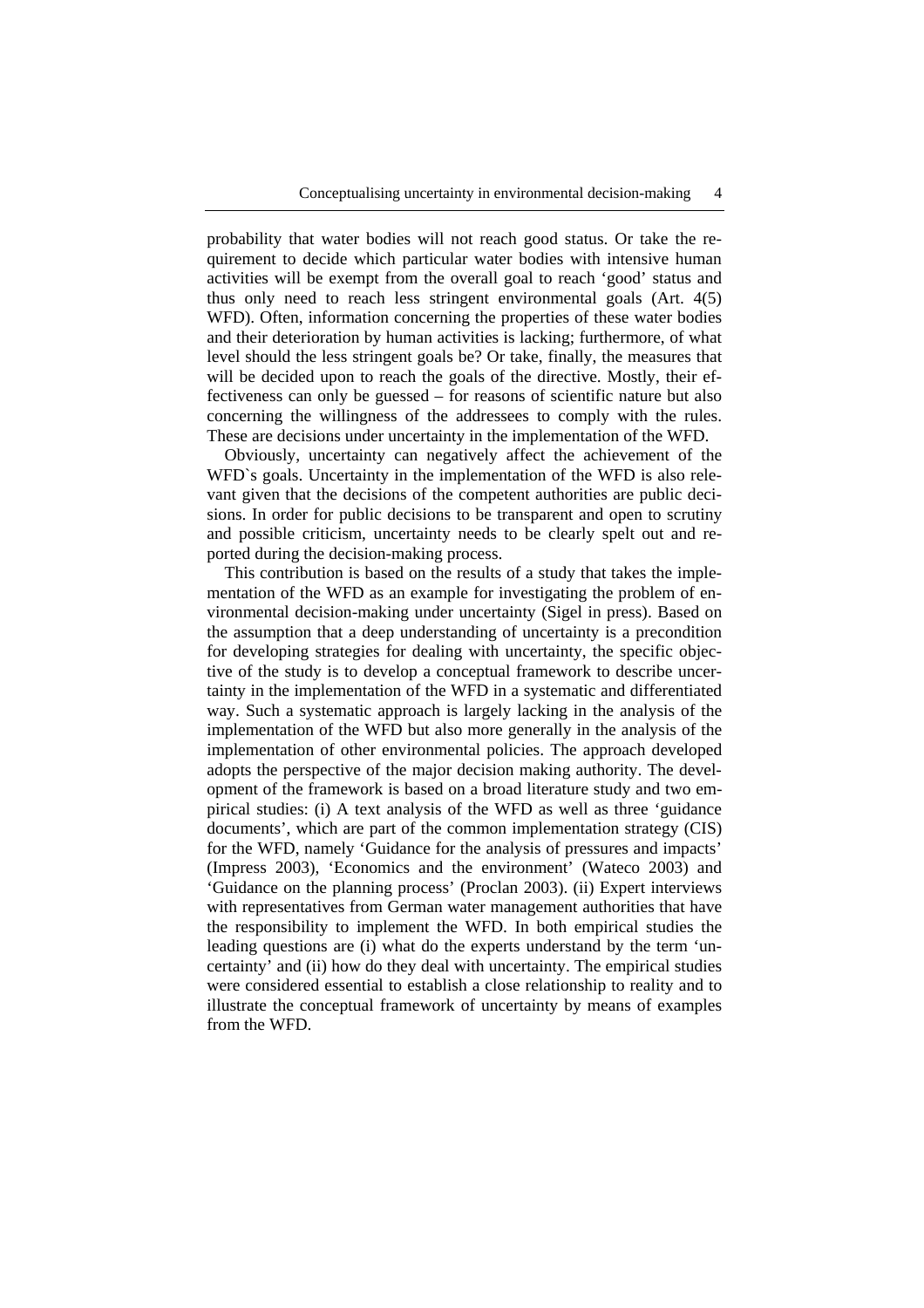The paper is organized as follows: In the next two sections, we describe the conceptual framework of uncertainty, consisting of a general definition of uncertainty and different views on uncertainty. The paper concludes with some considerations about the consequences of a thorough description of uncertainty and good decision making under uncertainty.

# **2. A conceptual framework for describing uncertainty in environmental decision-making**

In the recent environmental literature uncertainty has been treated in quite different ways and numerous conceptualisations have been put forward (e.g. Brown et al. 2005; Faber et al. 1992; Funtowicz and Ravetz 1990; Klauer and Brown 2004; Smithson 1989; van Asselt 2000; Walker et al. 2003; Wynne 1992). Within a literature study we investigated to what extent these approaches are suitable to describe uncertainty in the implementation process of the WFD. For this purpose, the theory of probability, the classical economic decision-making theory and the taxonomies of uncertainty of Faber et al. (1992), Brown et al. (2005) and Walker et al. (2003) were further analysed. It could be shown that these approaches fail to provide a sufficiently deep insight into the phenomenon of uncertainty affecting the decisions within the WFD (Sigel in press). But several important aspects of uncertainty like 'subjectivity', 'causes' or 'reducibility' could be identified and incorporated in the conceptual framework of uncertainty.

The conceptual framework of uncertainty aims to describe uncertainty in a systematic and differentiated in the context of decision-making. In the case of the WFD the decisions are taken by the competent authorities who have the responsibility to implement the WFD. By means of the concept the competent authorities can gain a deeper understanding of uncertainty which may be helpful for the development of strategies for dealing with uncertainty.

The focus of the concept lies on uncertainty from the viewpoint of *one* decision-maker. Uncertainty resulting from the fact that for instance in the case of the WFD every competent authority consists of different persons interacting among each other and whose decisions are embedded in a multilayer political context is not investigated further.<sup>1</sup> This does not imply that these uncertainties are considered to be irrelevant. However, they require different strategies to deal with them. Including them in the same

<sup>&</sup>lt;sup>1</sup> In the literature this kind of uncertainty often is described as 'ambiguity', 'interaction uncertainty' or 'political uncertainty' (Handmer et al. 2001: XV; Morgan und Henrion 1990: 24; Walker und Marchau 2003).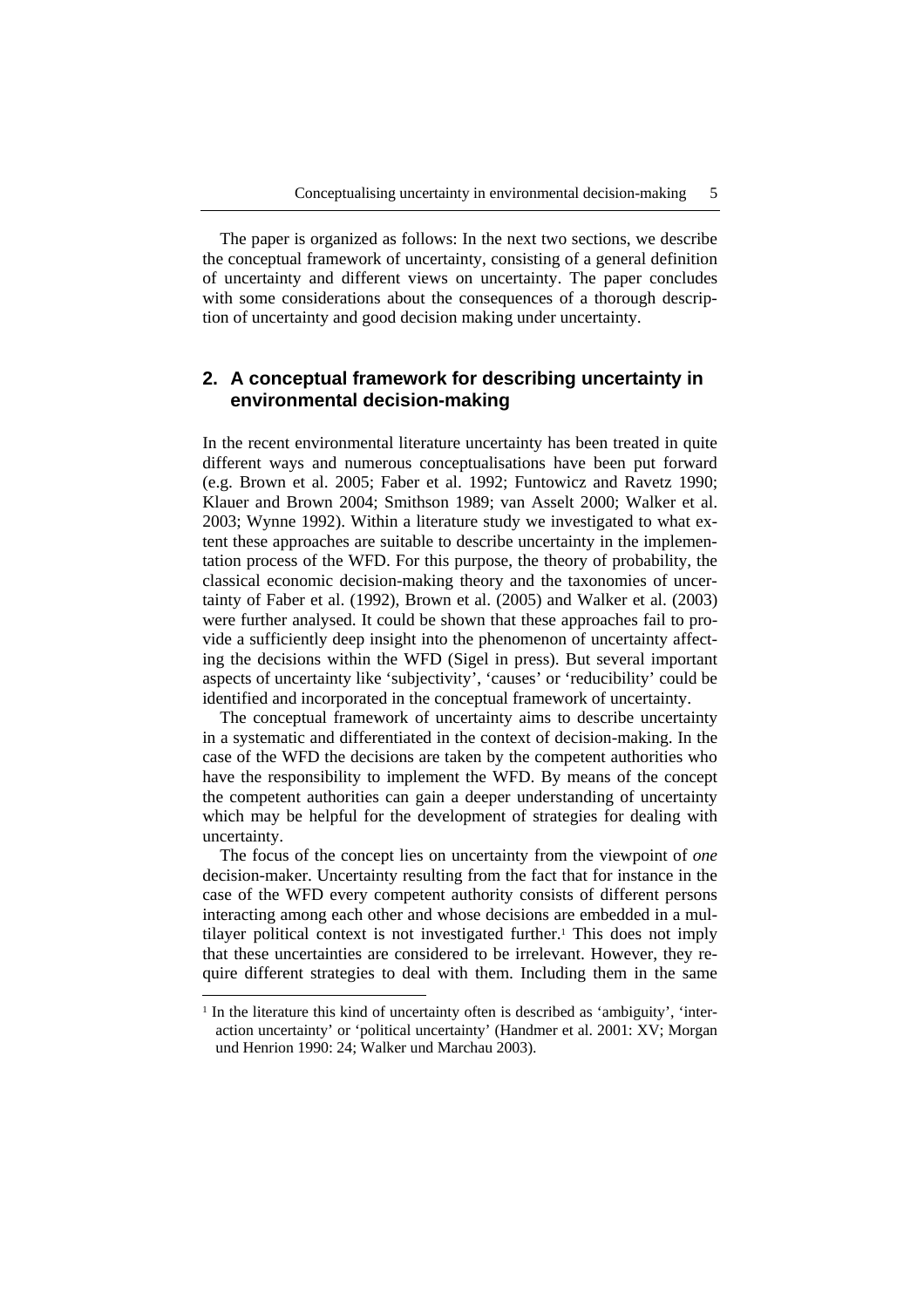level of depth would go beyond the sope of the work presented here. We advocate a stepwise process to keep the complexity within manageable bounds and support the development of a systematic approach.

The concept consists of a general definition of uncertainty and five complementary views on uncertainty: (i) Typology of uncertainty on the basis of the theory of probability, (ii) sources of uncertainty, (iii) factual and normative uncertainty, (iv) causes of uncertainty and (v) reducibility of uncertainty (see table 1).

#### **Table 1: Structure of the concept of uncertainty**

- General definition of uncertainty
- Views on uncertainty:
	- Typology of uncertainty on the basis of the theory of probability (i)
	- Sources of uncertainty (ii)
	- Factual and normative uncertainty (iii)
	- Causes of uncertainty (iv)
	- Reducibility of uncertainty (v)

The general definition serves as a broad characterization of uncertainty and provides the basis for an advanced description of uncertainty by use of different 'views on uncertainty'. Every 'view' highlights one specific aspect of uncertainty. As they are complementary they add up to a broad and differentiated description of uncertainty. This can be imagined by different spotlights illuminating one object from different points of view. Consequently, the relationship between the five 'views' is not as systematic as it is typical for classical taxonomies. However, complementary perspectives enrich the understanding of the multi-facetted nature of uncertainty. The 'views' are strengthened by further definitions.

In the following the different parts of the concept of uncertainty are described in detail. For the purpose of a better understanding the theoretical thoughts will be illustrated by concrete examples from the WFD being based on the empirical studies. These examples are separated from the text by shaded frames.

# **3. A general definition of uncertainty**

In the following we will distinguish between the terms uncertainty, certainty, lack of knowledge and pure ignorance.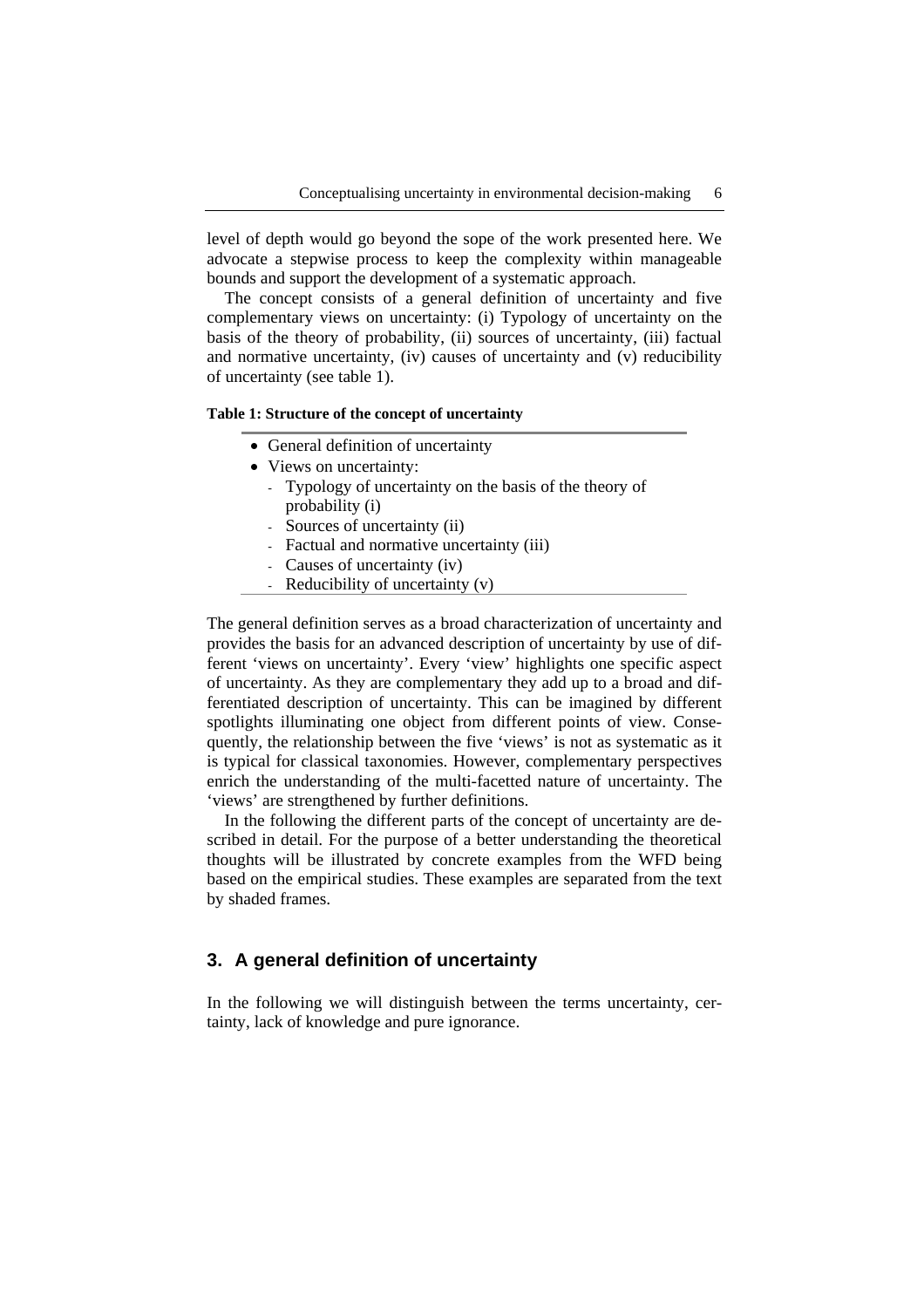**Definition of uncertainty:** *A person is uncertain if he/she lacks confidence about his/her knowledge relating to a concrete question.*

If a person wants to describe his uncertainty relating to a concrete question he has to reflect his knowledge. Hence, uncertainty as it is understood here is *subjective* and comprises two layers: Knowledge and confidence about knowledge. This implies that uncertainty always requires an attitude of openness and a person's ability to assess the reliability of his knowledge.

## **The understanding of uncertainty in the WFD**

The WFD does not refer to 'uncertainty' as such. Instead, the converse expression 'adequate level of confidence and precision' is used. For example in relation to the frequency of monitoring it is said:

Frequencies shall be chosen so as to achieve an acceptable level of confidence and precision. Estimates of the confidence and precision attained by the monitoring system used shall be stated in the river basin management plan (Annex V 1.3.4 WFD).

Instead of the term 'adequate' (as applied to the level of confidence and precision), the WFD also uses the expressions 'sufficient' and 'acceptable'. The term 'confidence' expresses similar to the definition of uncertainty given here the subjectivity of uncertainty. Through the term 'precision' the WFD expresses additionally the objective nature of uncertainty.

The confidence about knowledge may range from being certain to admitting that he knows nothing of use. In other words: The *spectrum of uncertainty* ranges between two extreme states: Certainty and lack of knowledge (see figure 1).



Fig. 1. The spectrum of uncertainty is ranging from 'certainty' to 'lack of knowledge'.

Practically, it is hardly possible to distinguish clearly between certainty, uncertainty and lack of knowledge because there is a continuous transition from certainty to lack of knowledge. In many cases certainty and lack of knowledge also can be interpreted as 'very low uncertainty' or 'very high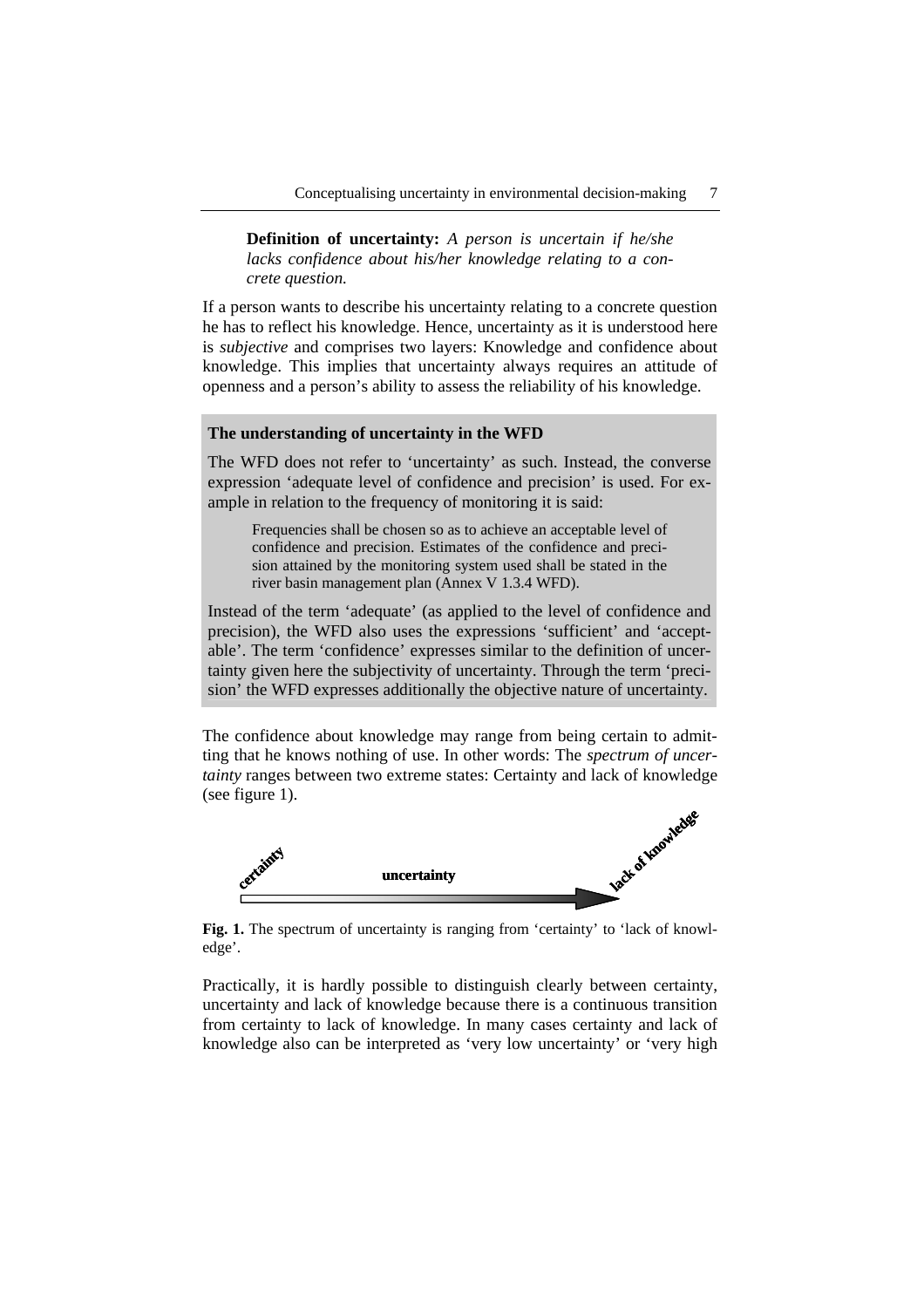uncertainty'. Nevertheless, for deepening the understanding of uncertainty it is helpful to define also these two extreme forms of uncertainty:

**Definition of certainty:** *A person is certain if he/she is confident about his/her knowledge relating to a concrete question.* 

**Definition of lack of knowledge:** *Lack of knowledge is a state where a person lacks knowledge relating to a concrete question. Nevertheless, the person is able to specify the reference point of his/her lacking knowledge.*

#### **Examples for certainty in the implementation of the WFD**

An example for 'certainty' in the sense as we defined it here can be found in the WFD guidance document Impress in a short paragraph about modelling approaches for assessing the impacts for a water body:

Such models, if applied appropriately, are generally good at representing the water quality along a river in which the inflows from tributaries and point sources are well known or can be estimated reliably (Impress 2003: 35).

In the following example taken from the expert interviews a water manager expresses his certainty about punctual discharges:

What we know quite well are punctual discharges, in other words sewage plants (interview statement).

In case of *lack of knowledge* a person doesn't have any knowledge he could evaluate regarding its reliability. However, the person has (already) an idea what he could or should know relating to a concrete question. This means, that the person is able to describe the reference point of his lacking knowledge or rather is already aware of a concrete problem or question.

#### **Examples for lack of knowledge in the implementation of the WFD**

The expression 'gaps in information and knowledge' used by the guidance document Wateco comes very close to the expression 'lack of knowledge' as it is defined here. In the context of the economic analysis Wateco points out that the 'information and knowledge base' has to be improved by 'filling key information and knowledge gaps' (Wateco 2003: 32). Similar expressions used by Wateco are 'gaps in technical expertise', 'gaps in available data', 'information and knowledge needs' or 'research needs'. According to Wateco these gaps have to be filled over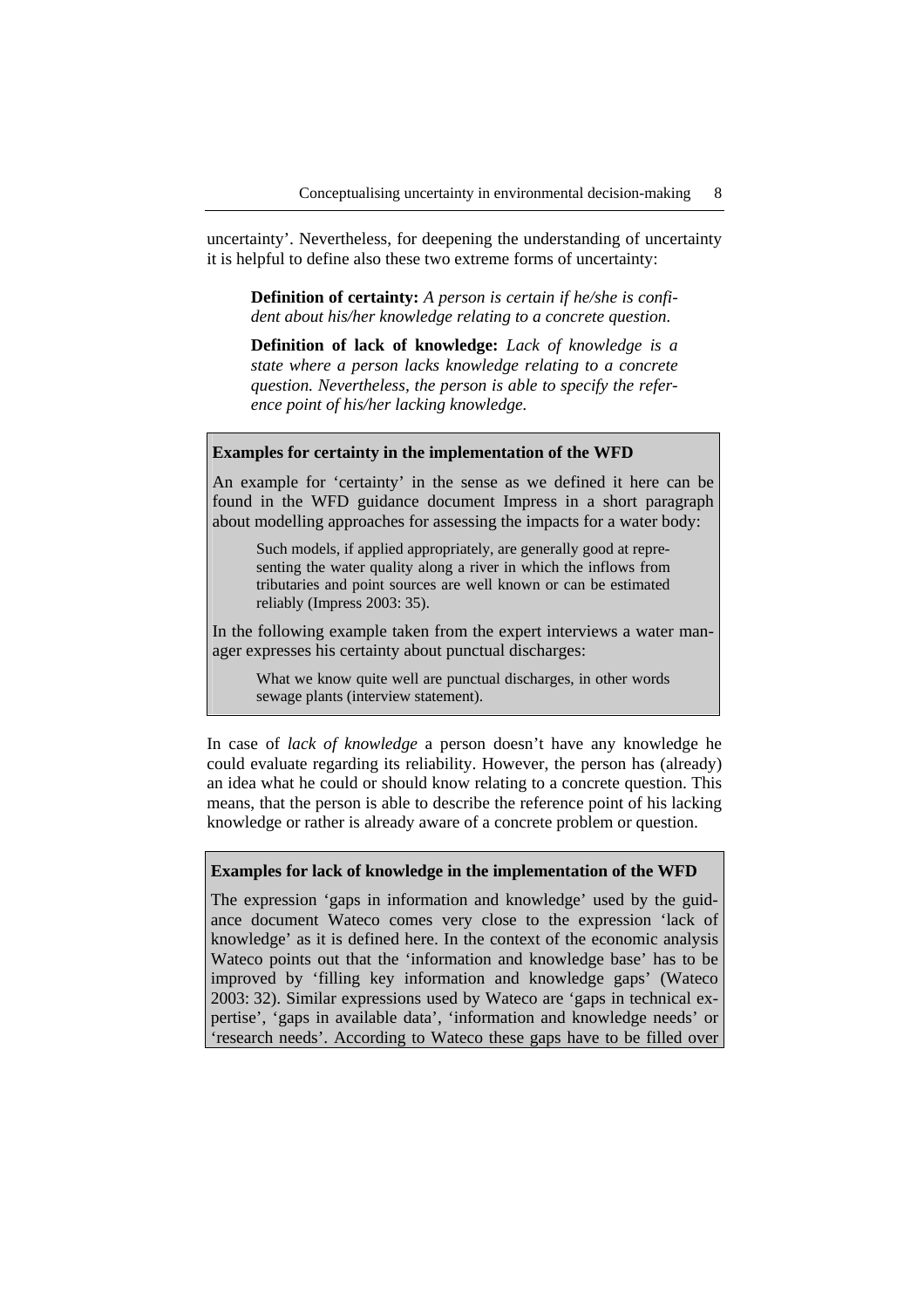time. Hence, Wateco refers here to a form of reducible uncertainty.

In the following example a water manager expresses his lack of knowledge about the effectiveness of fish pathways:

That starts with the fish pathway, that one can't foresee if it will be accepted by the fishes or not. There are experiments where the fishes eventually come up but not come down because they can't find it: There are so many possibilities, that nearly is impossible to make predictions (interview statement).

Uncertainty (including certainty and lack of knowledge) is a state characterised by the reflection and confidence of a person in relation to his knowledge. The person is able to reflect his knowledge or rather to specify the reference point of his lacking knowledge. Consequently, uncertainty is situated *within* the knowledge horizon of a person.

Now we want to address a domain being out of the range of uncertainty and the concept of uncertainty developed here: *Pure ignorance*. Pure ignorance cannot be described or defined but only be known in an abstract sense. According to Faber et al. (1992: 233) pure ignorance is of an indefinite nature, like the future itself. It cannot be limited or constrained to any particular area of knowledge, as it encompasses all areas of life and development. We can identify pure ignorance only ex post for example when things happen that makes us aware of a problem we did not pay any attention before. Dealing consciously with pure ignorance is only possible insofar as we can be keen to broaden our horizon of knowledge continuously. This corresponds with the adoption of an attitude of openness and awareness as to unexpected events. With respect to the development of strategies for dealing with uncertainty it is important to be aware that pure ignorance exists and that there is a continuous transition from uncertainty to pure ignorance.

# **4. Complementary views on uncertainty**

The concept of uncertainty introduced in this paper comprises five views on uncertainty (see table 1). In the following we will further describe the views 'sources of uncertainty' (ii), 'factual and normative uncertainty' (iii) and 'causes of uncertainty' (iv). One can say that these are the central views on uncertainty of the concept. The view 'typology of uncertainty on the basis of the theory of probability' (i) is somewhat special as it examines the possibilities and constraints of the theory of probability to describe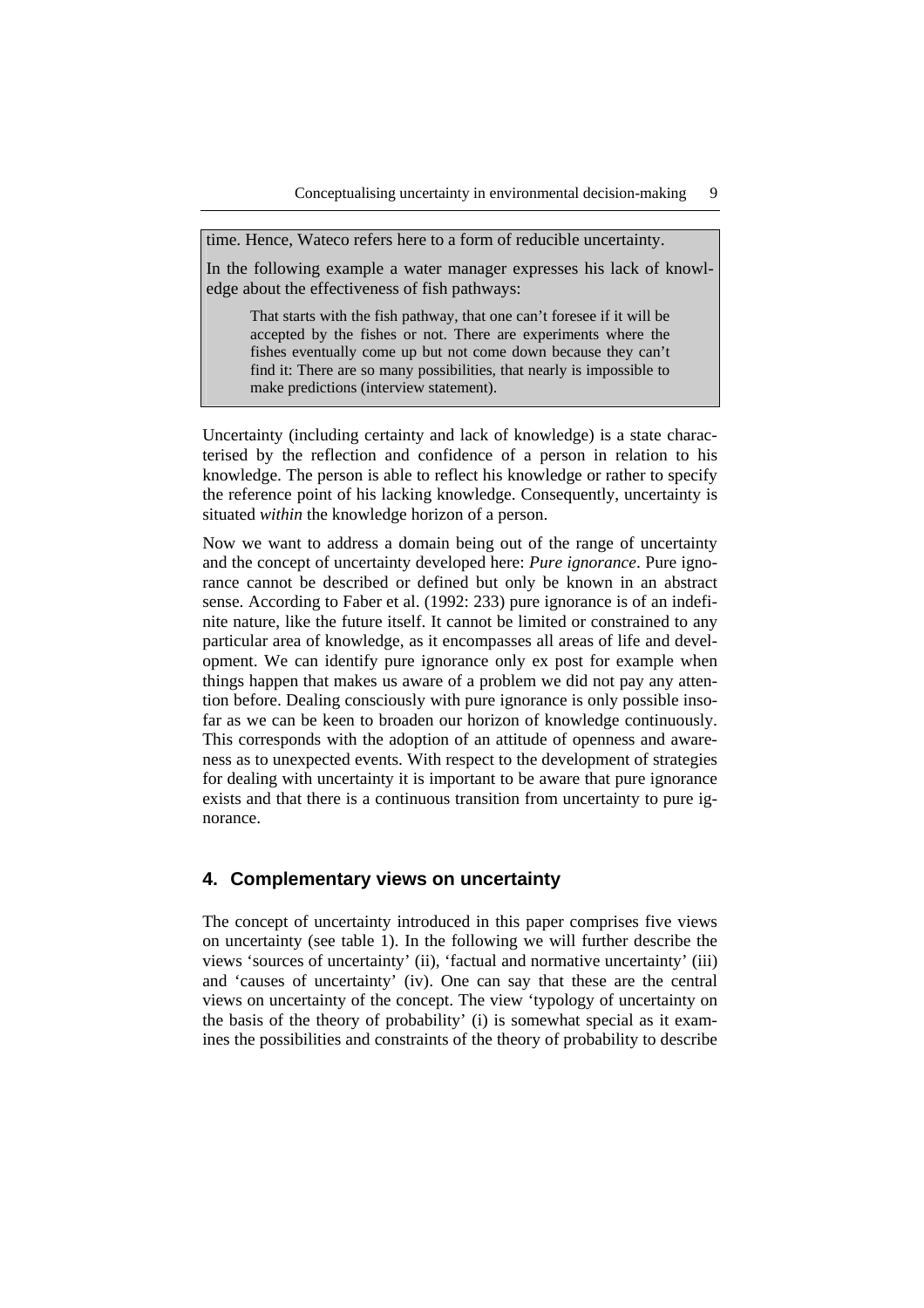uncertainty in environmental decision-making. The empirical parts of the study have shown that practically this theory isn't used in the implementation of the WFD. The view 'reducibility of uncertainty' (v) already builds a bridge to the basic question about how to deal with uncertainty in environmental decision-making.

#### **Sources of uncertainty**

In the literature the expression 'sources of uncertainty' is often used but rarely explained. Whereas quite a few authors use the term sources to refer to causes we will use this term in the following sense:

**Definition of source of uncertainty:** *Source refers to the reference point of uncertainty. It indicates at what knowledge or what concrete question the uncertainty of a person is related to.* 

This definition makes it clear that the term 'source' does not have the same meaning as 'cause' (cf. the section about 'causes of uncertainty'). Sources are manifestations of uncertainty in a concrete context. They represent the reference point of the knowledge uncertainty is related to (or the reference point of lacking knowledge). Sources are helpful for a first description and 'localisation' of uncertainty in decision-making. This use of the term source emphasizes the importance of the relational and context specific nature of uncertainty in decision-making.

In the implementation of the WFD for example the competent authorities have to select measures for the programme of measures (Art. 11, 13 WFD). This decision-making process may be structured by the following consecutive seven steps (Klauer et al. 2006):

- 1. Concretising the goals
- 2. Pre-selecting measures
- 3. Assessing the effectiveness of the measures
- 4. Bundling the measures
- 5. Selecting a bundle of measures
- 6. Examining if exemptions can be claimed
- 7. Constituting and implementing the programme of measures

Every step represents one potential source of uncertainty. As these steps aim to describe the whole selection-process of measures, a description of sources of uncertainty based on this flowchart can claim to be complete.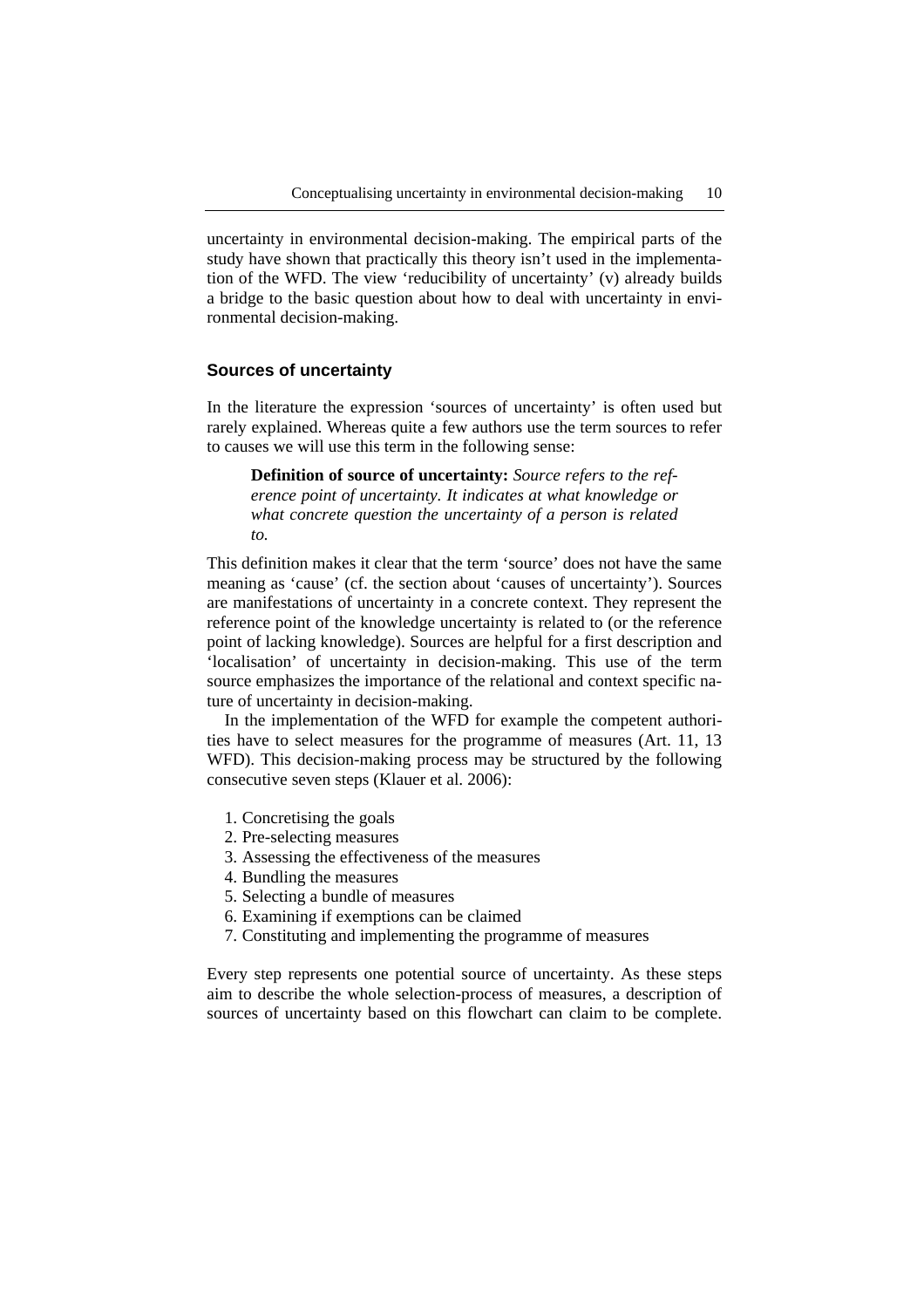But one should be aware that another flowchart may lead to other sources of uncertainty.

### **Examples for sources of uncertainty in the implementation of the WFD**

In the following example the interviewed expert of the WFD refers to uncertainty in the selection of measures, and more concretely in the assessment of the effectiveness of measures which corresponds with step three in the flowchart above:

Regarding the programme of measures, I think that the most difficult thing will be to identify those measures with the highest degree of effectiveness (expert statement).

The guidance document Impress designates two main sources of uncertainty in the pressures and impacts analysis: Uncertainties relating to the environmental conditions and uncertainties relating to the estimated impacts:

Member States will need to complete the first analyses using appropriate estimates for pressures and impacts but they should be aware, and take account of, the uncertainties in the environmental conditions required to meet the Directives' objectives and the uncertainties in the estimated impacts (Impress 2003).

### **Factual and normative uncertainty**

Corresponding to the general definition uncertainty is always related to knowledge. The view 'factual and normative uncertainty' distinguishes between uncertainty that is related to factual knowledge and uncertainty that is related to normative knowledge. Both forms of knowledge are very important for decision-making.

In the literature there can be found very different definitions of factual and normative uncertainty (Arentsen et al. 2000; Gottschalk-Mazouz 2003; Newig et al. 2005). Within the scope of the 'concept of uncertainty' developed here we propose the following definitions:

**Definition factual uncertainty:** *Factual uncertainty exists when a person lacks confidence about his/her knowledge regarding facts.*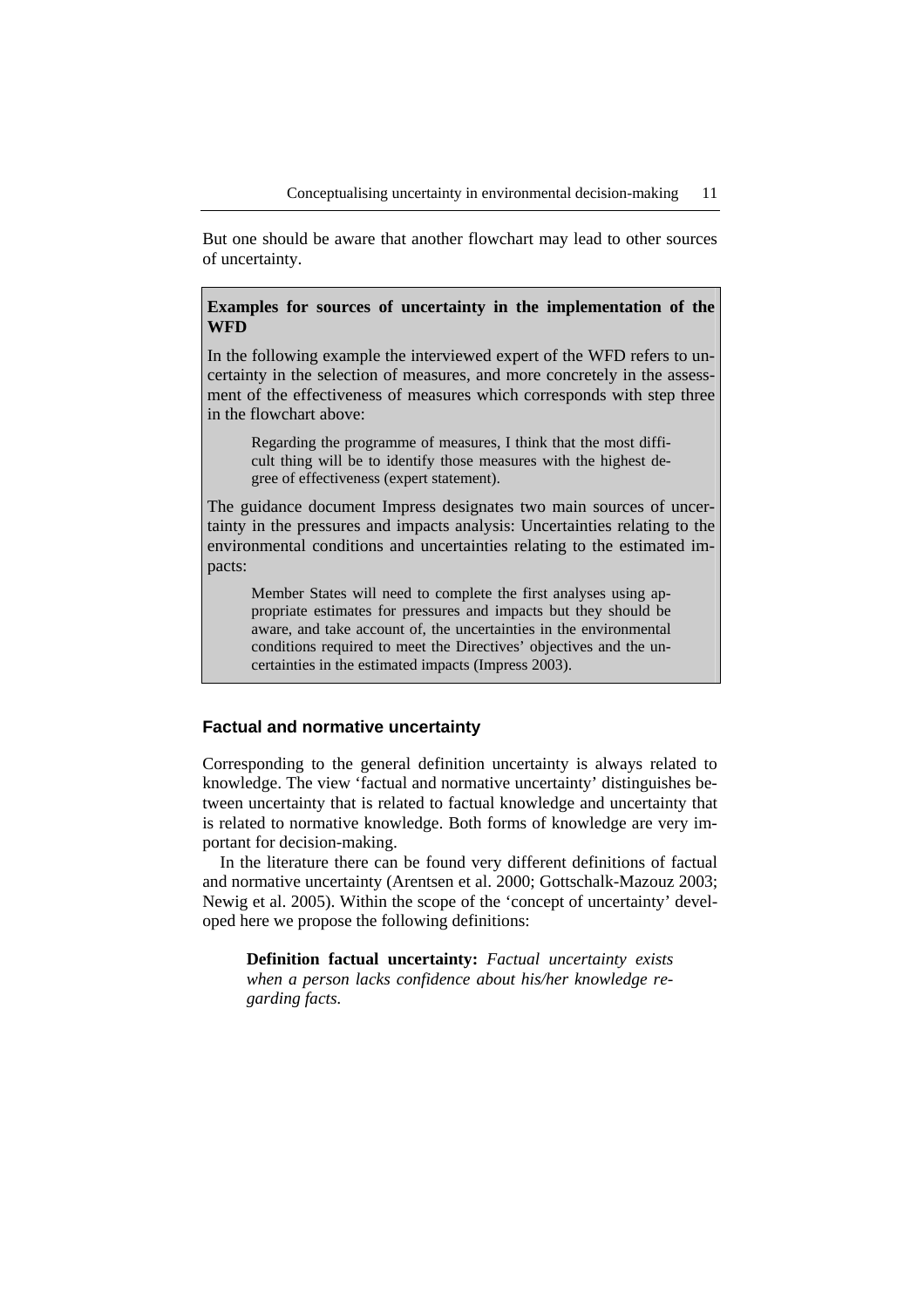**Definition normative uncertainty:** *Normative uncertainty exists when a person lacks confidence about his/her knowledge regarding legal or regulatory demands.* 

Factual knowledge is necessary to describe reality. It asserts one's claims to trueness wherefore it must be verifiable for everybody. Furthermore, it should be impartial. There are many different ways to acquire factual knowledge – from practical experiences to scientific studies.

#### **Examples for factual uncertainty in the implementation of the WFD**

In implementing the WFD the competent authorities need plenty of factual knowledge which often is affected by uncertainty. In the following example the guidance document Wateco calls attention to uncertainty in relation to the programme of measures as the main instrument of the WFD for the achievement of at least 'good status' of all waters:

Uncertainty on costs, effectiveness and time-lagged effects of measures needs to be dealt with throughout the economic analysis process, and more generally throughout the process of identifying measures and developing the river basin management plan (Wateco 2003: 26).

The following statement of an interviewed expert of the WFD refers to the pressures and impacts analysis prescribed by the WFD. Here, the water manager expresses uncertainty relating to hydromorphological pressures and their biological impacts:

When speaking about hydromorphological pressures there are some basic uncertainties concerning the impacts for the biological quality components. For instance, it can't be argued simply that a barrage always affects the acquatic organisms – presumably rather not (expert statement).

Normative uncertainty exists because the European legislator cannot and should not reasonably prescribe every detail of implementation. Every case has to be interpreted and substantiated individually by means of considerations and evaluations. Uncertainty occurring in this context is normative uncertainty. Normative uncertainty can be interpreted in a positive sense, as it gives room for freedom of action and for processes of learning and adaptation – this does not hold for factual uncertainty. However, normative uncertainty also entails the risk of arbitrariness.

The WFD contains many goals and targets that can be interpreted by the Member States in different ways (Kaika 2003: 311). That is also the reason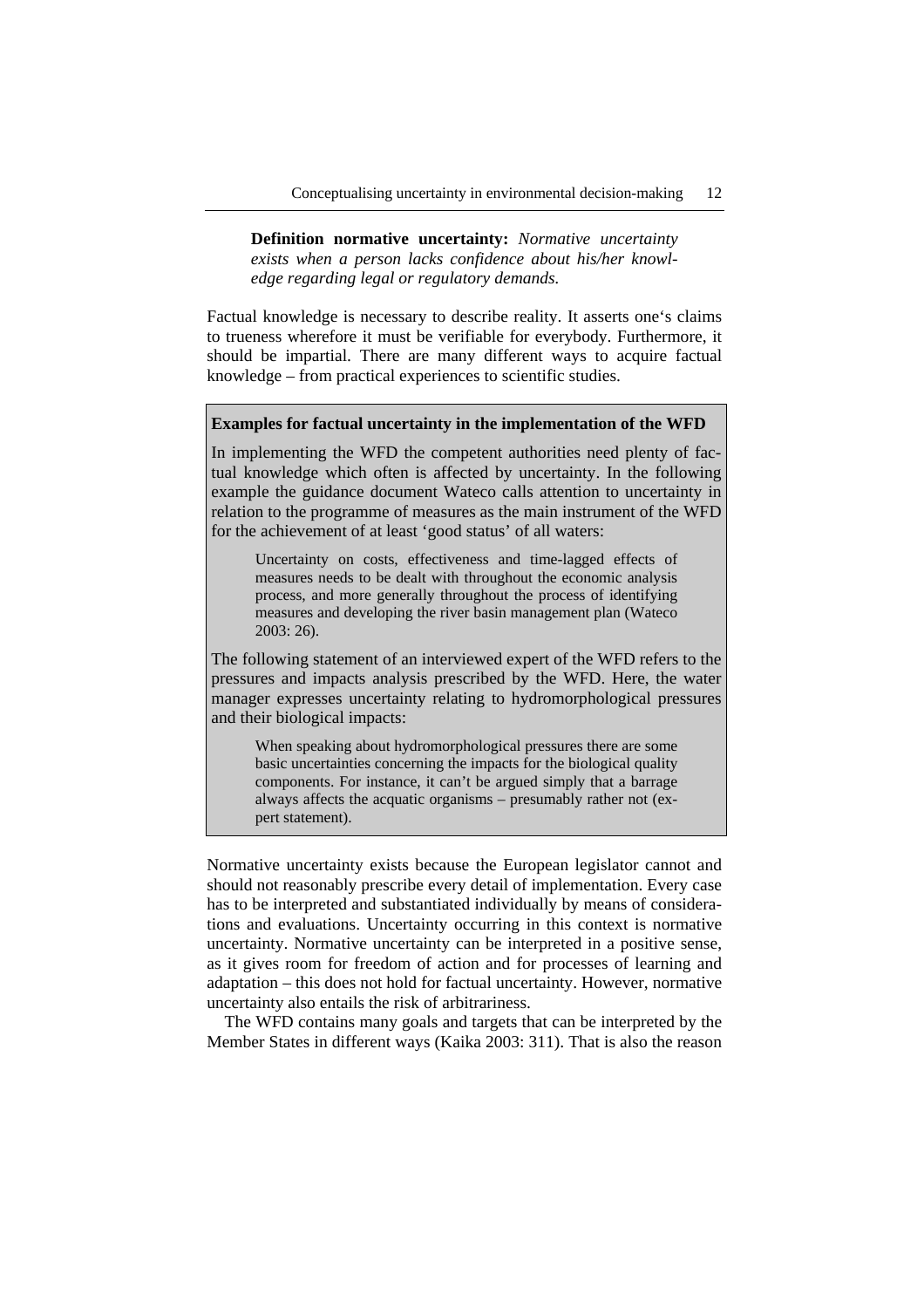why the implementation process of the WFD is regulated by so many guidance documents. But nevertheless, the WFD leaves many questions regarding the implementation to the 'competent authorities' which have to act and decide in the sense of the WFD.

## **Examples for normative uncertainty in the implementation of the WFD**

Of the analysed guidance documents Impress, Wateco und Proclan, only Impress refers to normative uncertainty. Under the headline 'taking account of uncertainty' it is said (among other things):

The first pressures and impacts analyses must be complete by the end of 2004. However, the environmental conditions required to meet most of the Directive's objectives will not have been firmly defined by this date. For example, the values for the boundaries between the ecological status classes for surface waters are not expected to be finally determined until after the end of the intercalibration exercise (Annex V 1.4 WFD*)* and the start of the monitoring programmes in 2006 (Article 8) (Impress 2003).

For most of the interviewed water managers normative uncertainty is a big challenge. In the following citation the interviewee refers to the problem that the expression 'good ecological status' used by the WFD has to be interpreted and concretised:

Certainly we will have to define again what we mean exactly by 'good ecological status' or what we want to reach at most because this is also a social political question (expert statement).

In reality it often is difficult to clearly distinguish between factual and normative uncertainty. In the context of decision-making, mostly both forms of knowledge, factual and normative knowledge, are of importance.

Partly, factual and normative uncertainty are interdependent (Morgan and Henrion 1990). If for example in the case of a concrete water body a decision-maker of the WFD has to evaluate if the costs of the selected programme of measures are proportionate or not, he has to know these costs (factual knowledge). If he is uncertain about the costs, also the evaluation of proportionateness is affected by uncertainty. So, normative uncertainty may be rooted in factual uncertainty. On the other hand, factual knowledge to a great extent is determined by normative knowledge. Within the process of pre-selection of measures a decision-maker of the WFD will always prefer those measures which correspond best with his goals and values or rather with his interpretation of the WFD. In general, one can say that fac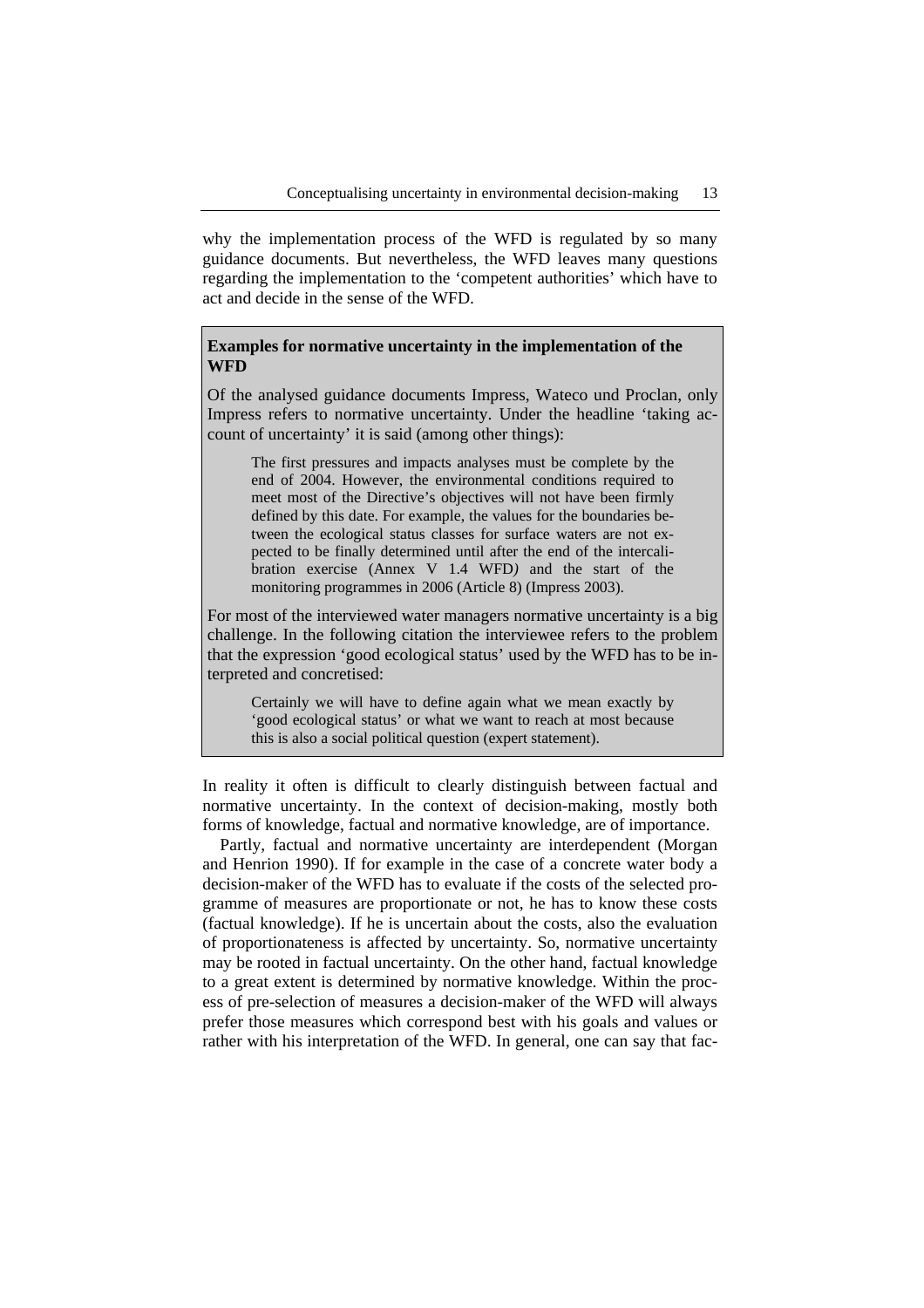tual knowledge always is associated with implicit values. Pure factual knowledge or rather pure factual uncertainty does not exist. It depends on the concrete question if a decision-maker concentrates more on factual or more on normative knowledge.

#### **Causes of uncertainty**

When thinking about possible causes of uncertainty we wish to distinguish between 'principal' and 'practical' causes of uncertainty. We begin by considering the principal causes of uncertainty even if the main focus is put on practical causes of uncertainty, illustrated by the example of the WFD.

There are two forms of *principal causes* of uncertainty: Phenomenological uncertainty and epistemological uncertainty. The first relates to the phenomena, and the second to the state of knowledge of a person. If the question is for example why weather forecasts are affected by uncertainty there are two principal response options: The processes in the atmosphere are not predictable (for instance because of their chaotic behaviour) or our weather models aren't good enough (yet) for a precise description of the relevant processes. In reality, a clear distinction of these two principal causes of uncertainty isn't possible. Uncertainty is rooted always in both, in the phenomena and the observer of these phenomena. This implies that uncertainty is of objective and subjective nature.2

Apart from this basic distinction a decision-maker normally tries to identify the *practical causes* of his uncertainty in a concrete case not at least because this may be helpful to assess the reducibility of uncertainty. The leading question here is: Why isn't it possible to generate 'certain' knowledge?

This question we tried to answer exemplary for the implementation of the WFD. The result is a collection of 'possible causes of uncertainty in the implementation of the WFD' as it is shown in table 2.

 $2$  In the 'Taxonomy of Surprise and Ignorance' of Faber et al. (1992), phenomenological ignorance' and ,epistemological ignorance' are two main categories to further describe , irreducible ignorance'.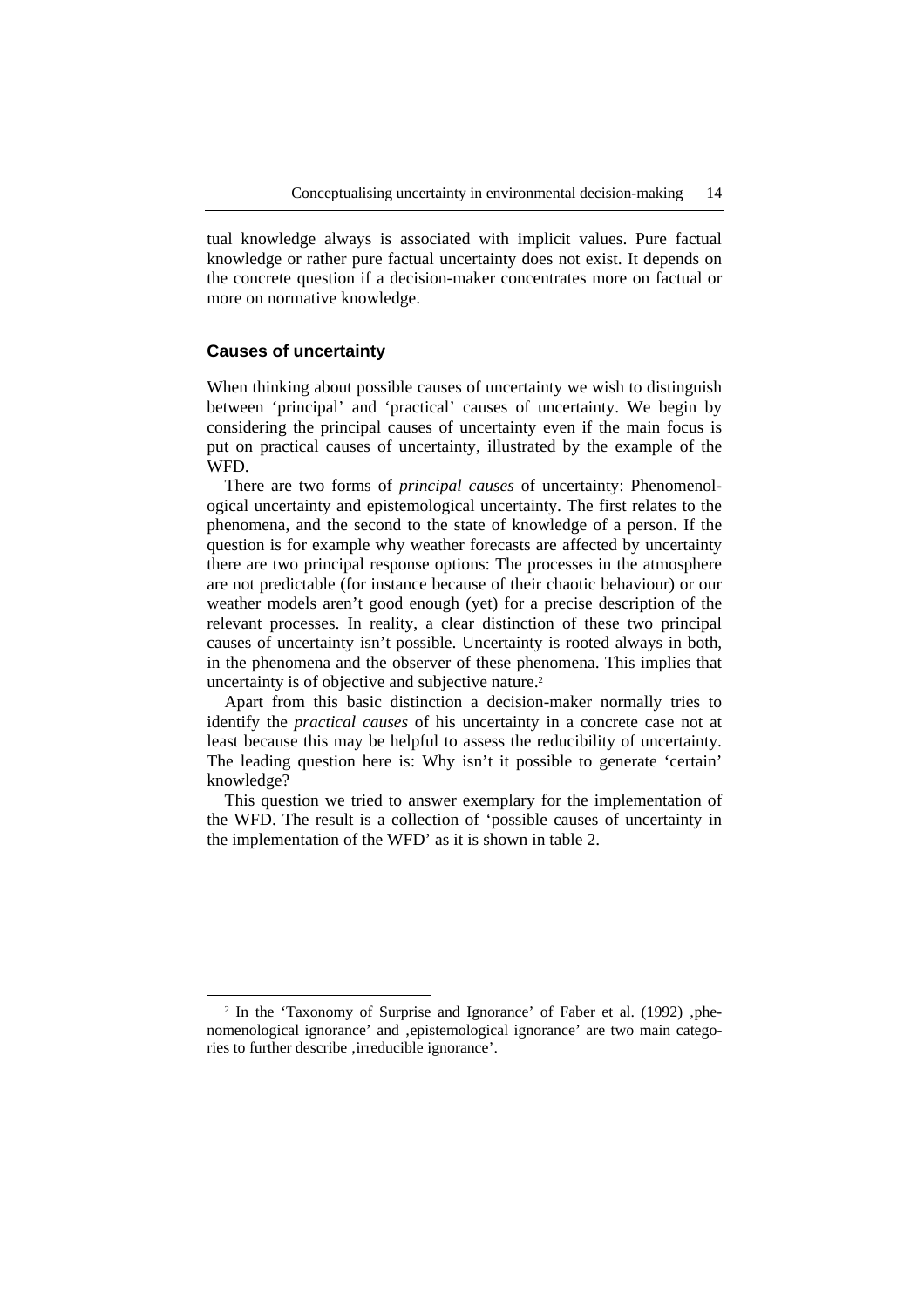#### **Table 2**: **Possible causes of uncertainty in the implementation of the WFD**

- 1. Uncertainty because of difficulties in describing waterrelated problems.
- 2. Uncertainty because of difficulties in interpreting and concretising the normative demands of the WFD.
- 3. Uncertainty because of developments and factors which can't be influenced.
- 4. Uncertainty because of social interactions and negotiation processes.
- 5. Uncertainty because of finite financial funds.

In this collection five 'causes of uncertainty' are distinguished. Every item contains a specific issue and partly also represents a specific approach to uncertainty. Hence, there may be some overlapping. Dissimilar to taxonomies the collection is not systematic which as a start can be seen as a disadvantage. However, its advantage is that it is closely linked to practice and that it can be expanded easily. The items one and two correspond to 'factual uncertainty' and 'normative uncertainty'. That is why the following examples of the WFD are restricted to the causes three, four and five.

## **Examples for causes of uncertainty in the implementation of the WFD**

3. Uncertainty because of developments and factors which can't be influenced:

There are some dependencies which are fairly blatant like agriculture. Agricultural developments we can only influence indirectly mainly via payments, incentive schemes or land purchase (expert statement).

4. Uncertainty because of social interactions and negotiation processes:

There are some difficulties concerning non-point sources…. Here we have a conflict situation affected by relatively strong economic interests…. It is possible that twenty percent of the stakeholders just don't believe in the facts, even if they are proved, that's just the way it is (expert statement).

5. Uncertainty because of finite funds:

In the end we are faced with a financial problem. If I think about the financial situation, the total amount of money necessary to implement the WFD then I am really concerned (expert statement).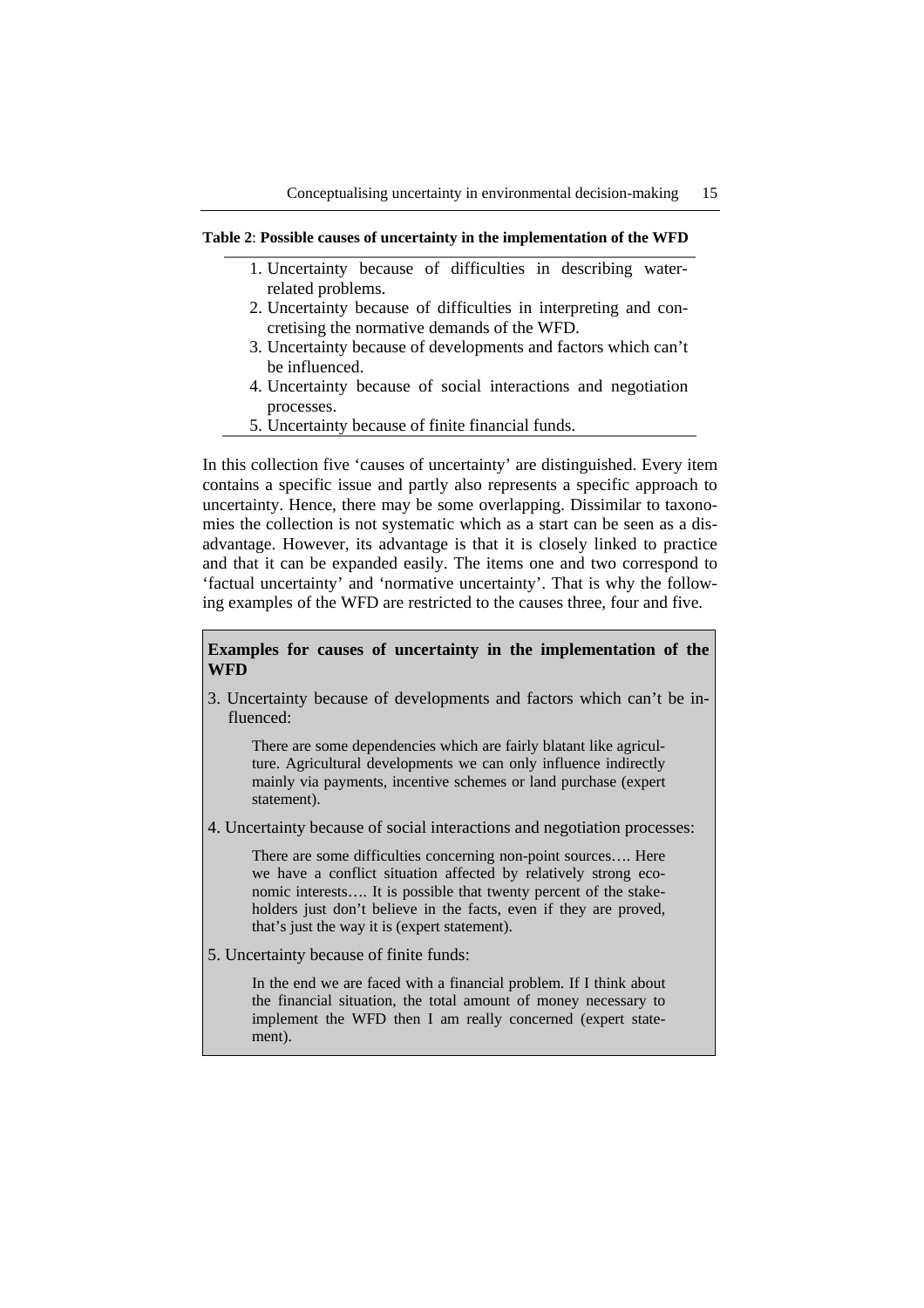### **5. Concluding remarks**

The question "How to deal appropriately with uncertainty" should be addressed in two stages: (i) Grasping and describing uncertainty and (ii) deciding and acting under uncertainty. In this paper we were mainly concerned about the first stage.

Our concept for describing uncertainty enables a decision maker to assess the trustworthiness and reliability of the knowledge base of his actions and decisions. It guides him in getting, on the one hand, an overview and, on the other hand, a deeper understanding of the different facets of uncertainty in environmental decision making. The following prototypic proceeding for describing uncertainty in the context of the WFD is recommended:

- 1. Detection of potential sources of uncertainty and, if applicable, prioritisation of these sources.
- 2. Characterisation of these sources with respect to the categories factual and normative uncertainty.
- 3. Detection of relevant causes of uncertainty by the help of the collection of causes.
- 4. Assessment of the reducibility of uncertainty.

This proceeding enables the decision maker to get a differentiated and systematic description of the uncertainty and provides a knowledge base that at the same time gives information about what is known, what is not known, and what can be expected or assumed. In doing so, his knowledge base will be enlarged by information about his confidence in his knowledge.

The analysis of the interviews with WFD-experts and of the guidance documents reveals that all facets of uncertainty addressed by our concept, indeed, play a role in the praxis of implementing the WFD. However, uncertainty is not systematically analysed neither in the guidance documents nor in the daily work of the interviewed experts. Their approach towards describing as well as dealing with uncertainty can be characterised as a "muddling through": The experts act on the basis of their practical experience in dealing with similar situations and more or less ad-hoc solutions are put forward.

In contrast to this, the scientific approaches typically describe the uncertainty of a decision in a systematic manner. Their standard approach is the quantification of uncertainty by probabilities. However, they are not able to grasp all different facets of uncertainty and they are rather demanding with respect to data and information needed for determining probabilities.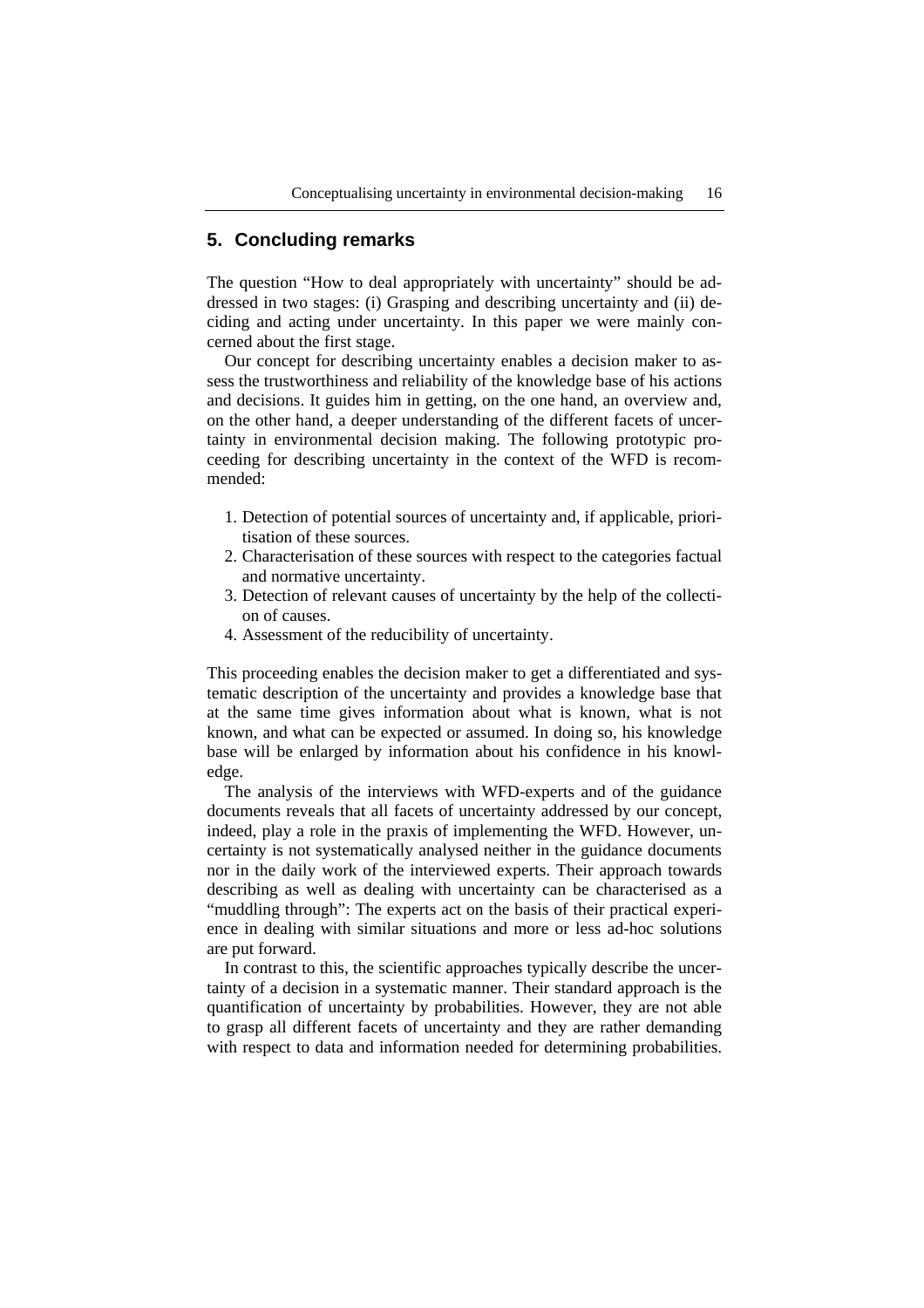For example, the decision maker needs to know all potential outcomes of an uncertainty situation. Therefore, our opinion is that the dominating scientific approaches to uncertainty rooted in decision theory are in many situations not appropriate for supporting good decision making – at least without supplementation.

Our concept for describing uncertainty tries to bridge the gap between the "muddling through" of the practitioners and the demanding, but narrow analytical approach of the scientists. It emphasizes the context dependent nature of uncertainty which corresponds to a more realistic description of real world decision situations.

## **6. Acknowledgements**

This article is based on work carried out within the Project 'Harmonised Techniques and Representative River Basin Data for Assessment and Use of Uncertainty Information in Integrated Water Management (HarmoniRib)', which is partly funded by the EC Energy, Environment and Sustainable Development programme (Contract EVK1-CT-2002-00109).

# **7. References**

- Arentsen, M.J., Bressers, H.T.A. & O'Toole, L.J. (2000): Institutional and policy responses to uncertainty in environmental policy: A comparison of Dutch and US styles. *Policy Studies Journal* 28(3), S. 597-611.
- BMU (2007): Time To Adapt. Climate Change and the European Water Dimension. Vulnerability - Impacts - Adaptation. Conclusions from the International Symposium, 12.-14. Februar 2007 Berlin.
- Brown, J.D., Heuvelink, G.B.M. & Refsgaard, J.C. (2005): An integrated framework for assessing and recording uncertainties about environmental data. *Water Science and Technology* 52(6), S. 153-160.
- Faber, M. & Manstetten, R. (2003): *Mensch Natur Wissen. Grundlagen der Umweltbildung*. Vandenhoeck & Ruprecht, Göttingen.
- Faber, M., Manstetten, R. & Proops, J.L.R. (1992): Humankind and the Environment: An Anatomy of Surprise and Ignorance. *Environmental values* 1, S. 217-242.
- Funtowicz, S.O. & Ravetz, J.R. (1990): *Uncertainty and Quality in Science for Policy*. Springer, Berlin.
- Gottschalk-Mazouz, N. (2003): Wissen, Ungewissheit und Abduktion: Fundierung eines allgemeinen Modells zur Analyse von Dissensen in der Wissenschaft. In: Gottschalk-Mazouz, N. & Mazouz, N. (eds.), *Nachhaltigkeit und globaler*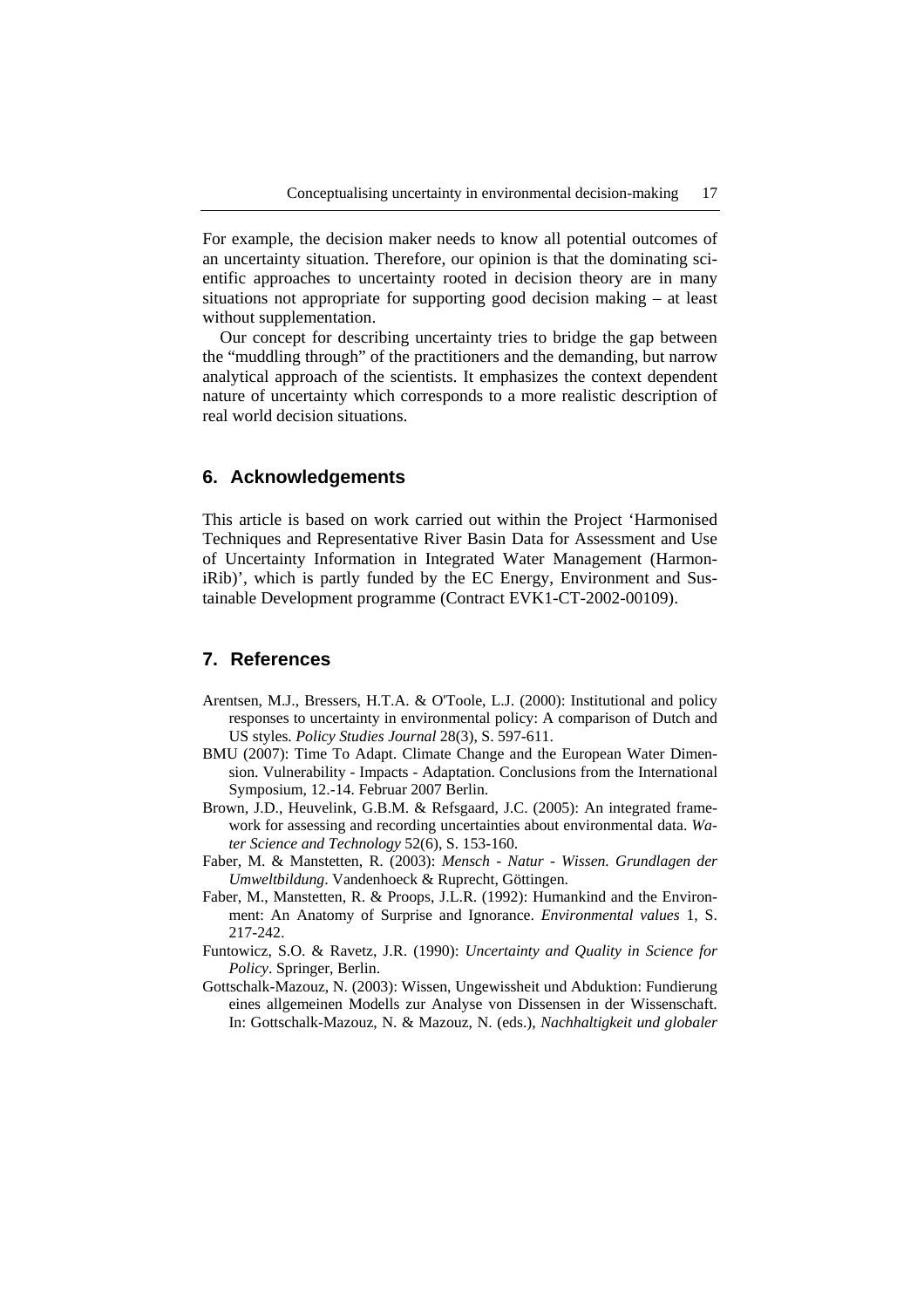*Wandel. Integrative Forschung zwischen Normativität und Unsicherheit*, S. 23-60. Campus Verlag, Frankfurt.

- Handmer, J.W., Norton, T.W. & Dovers, S.R. (eds.) (2001): *Ecology, Uncertainty and Policy. Managing Ecosystems for Sustainability*. Pearson Education Limited, Harlow.
- Harremoes, P. (2003): The Need to Account for Uncertainty in Public Decision Making Related to Technological Change. *Integrated Assessment* 4(1), S. 18- 25.
- Impress (2003): Analysis of Pressures and Impacts. Common Implementation Strategy for the Water Framework Directive, Guidance Document Nr. 3.
- Kaika, M. (2003): The Water Framework Directive: A New Directive for a Changing Social, Political and Economic European Framework. *European Planning Studies* 11(3), S. 299-316.
- Klauer, B. & Brown, J.D. (2004): Conceptualising imperfect knowledge in public decision making: ignorance, uncertainty, error and 'risk situations'. *Environmental Research, Engineering and Management* 27(1), S. 124-128.
- Klauer, B., Petry, D. & Rode, M. (2006): Flussgebietsmanagement nach EU-Wasserrahmenrichtlinie - Entscheidungsunterstützung für die Aufstellung von Maßnahmenprogrammen illustriert am Beispiel der Weißen Elster.
- Klauer, B., Rode, M. & Petry, D. (eds.) (in press): *Flussgebietsmanagement nach EG-Wasserrahmenrichtlinie*. Metropolis, Marburg.
- Morgan, M.G. & Henrion, M. (1990): *Uncertainty. A Guide to Dealing with Uncertainty in Quantitative Risk and Policy Analysis*. Cambridge University Press, Cambridge.
- Newig, J., Pahl-Wostl, C. & Sigel, K. (2005): The Role of Public Participation in Managing Uncertainty in the Implementation of the Water Framework Directive. *European Environment. The Journal of European Environmental Policy* 15(6), S. 333-343.
- Pahl-Wostl, C. (2002): Towards sustainability in the water sector The importance of human actors and processes of social learning. *Aquatic Sciences* 64, S. 394-411.
- Pahl-Wostl, C. (2007): The implications of complexity for integrated resources management. *Environmental Modelling and Software* 22, S. 561-569.
- Pahl-Wostl, C., Isendahl, N., Möllenkamp, S., Brugnach, M., Jeffrey, P., Medema, W. & de Vries, T.T. (2006): Paradigms in Water Management. Report of the NeWater project - New Approaches to Adaptive Water Management under Uncertainty.
- Proclan (2003): Planning process. Common Implementation Strategy for the Water Framework Directive, Guidance Document Nr. 11.
- Sigel, K. (in press): *Umweltprobleme und Unsicherheit. Eine konzeptionelle und empirische Analyse am Beispiel der EG-Wasserrahmenrichtlinie*. Metropolis, Marburg (in press).
- Smithson, M. (1989): *Ignorance and Uncertainty: Emerging Paradigms*. Springer, New York.
- van Asselt, M.B.A. (2000): *Perspectives on Uncertainty and Risk. The PRIMA Approach to Decision Support*. Kluwer Academic Publishers, Dordrecht.